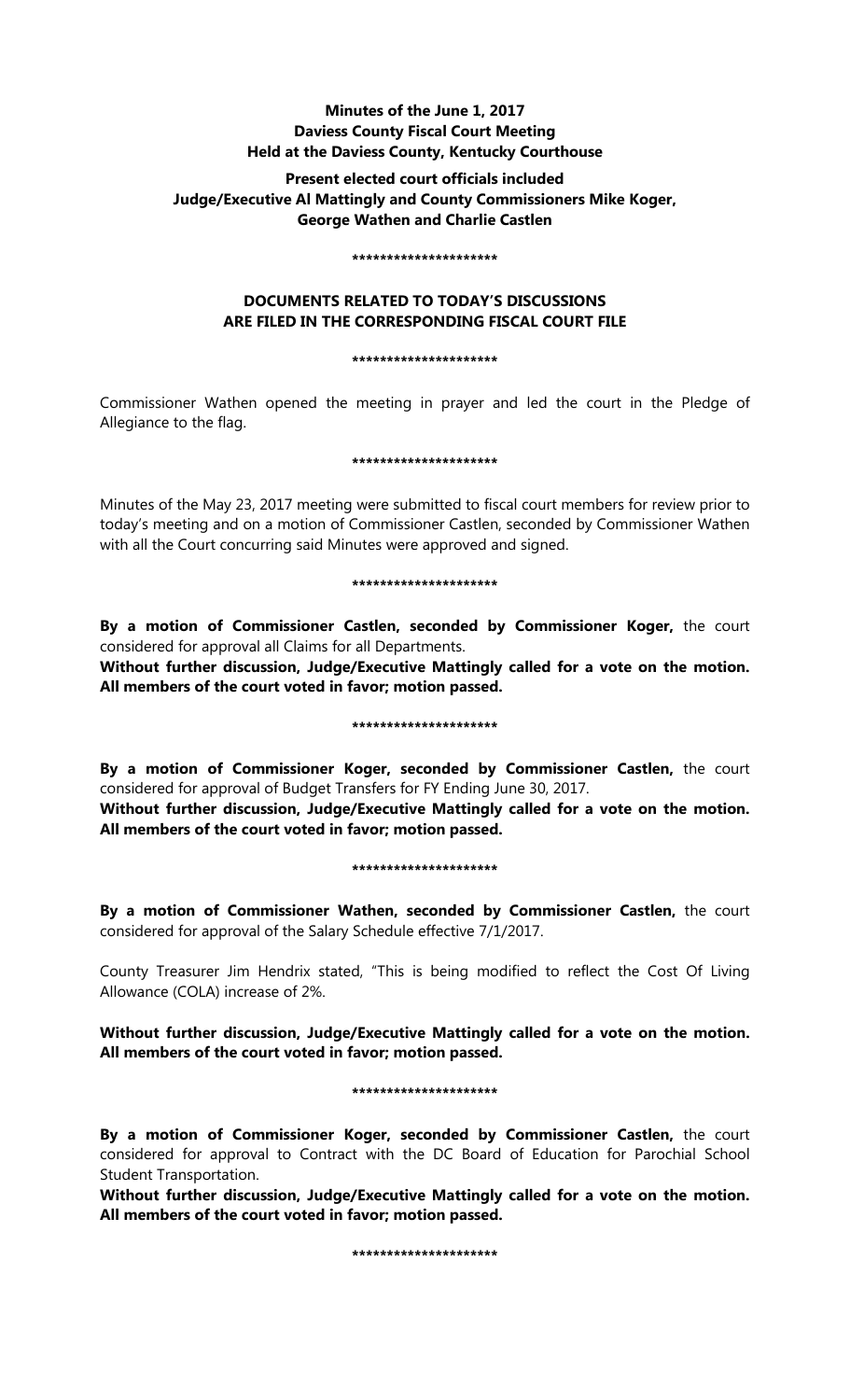**By a motion of Commissioner Koger, seconded by Commissioner Wathen,** the court considered for approval to Appoint Richard Stallings to the **Daviess County Drainage Commission** - TERM: 06/02/2017 – 06/02/2020.

**Without further discussion, Judge/Executive Mattingly called for a vote on the motion. All members of the court voted in favor; motion passed.** 

#### **\*\*\*\*\*\*\*\*\*\*\*\*\*\*\*\*\*\*\*\*\***

**By a motion of Commissioner Wathen, seconded by Commissioner Castlen,** the court considered for approval **Second Reading of KOC 921.671 (2017); 6-2017** - An Ordinance Amending Text in Articles 3, 7, 8 and 14 of the Owensboro Metropolitan Zoning Ordinance.

## **Comments:**

Judge Mattingly stated, "Resulting from questions raised during the prior court meeting, Commissioner Wathen and I met with OMPC Executive Director Brain Howard and ironed out all concerns regarding this ordinance. As you recall, we amended this ordinance and removed Article 5. The issues relative to that article will be addressed and a second proposal will come before this court at a later date."

**Without further discussion, Judge/Executive Mattingly called for a vote on the motion. All members of the court voted in favor; motion passed.** 

#### **\*\*\*\*\*\*\*\*\*\*\*\*\*\*\*\*\*\*\*\*\***

**By a motion of Commissioner Koger, seconded by Judge/Executive Mattingly,** the court considered for approval **Second Reading of KOC 411.2 (2017); 5-2017** - An Ordinance Amending KOC 411.1 (2013); Section 8, Article I, Section 3-8 of the Code of Ordinances of the County of Daviess to Expand the Sale of Alcoholic Beverages on Sundays and adding Section 9 Requiring Responsible Beverage Service Training.

## **Comments:**

Many of the same comments were expressed as were expressed during the first reading of this ordinance.

Judge Mattingly added that this ordinance also incorporates server training, which he believes is a positive move as it has never been required in Daviess County.

Judge Mattingly recognized the fact that Owensboro City Mayor Tom Watson opposed the city's recent ordinance regarding this issue on grounds that he believed it should be a countywide ordinance, not a city ordinance. He stated, "And I agree, but unfortunately the city decided to move very quickly on this and did not consult the members of this legislative body."

Commissioner Wathen will reluctantly vote in favor of this ordinance on grounds that without this county ordinance, the city's ordinance puts county businesses at a competitive disadvantage. He stated, "I am disappointed in the city decision to proceed on such important county-wide issue without a discussion with this court. If they had done research on this, they too would have found that it does not necessarily benefit businesses. This decision removes a long time tradition of what we are to do on Sunday's and what we are not to do on Sunday's."

Commissioner Castlen echoed Commissioner Wathen's comments, including being disappointed with the city for moving ahead with their ordinance without consulting this court. He stated, "I think if we had been able to talk about this with them, they too would have seen that the need was absent with regard to expanded alcohol sales in Owensboro-Daviess County."

Steve Moreland opposed the passage of this ordinance. He believes that alcoholism is already a problem in our community and making alcohol available an extra day will only increase the issue. He believes this decision will hurt the community economically and morally. He stated, "Your arrogant thinking here will only lead to an increase in domestic violence crimes, DUI's, and